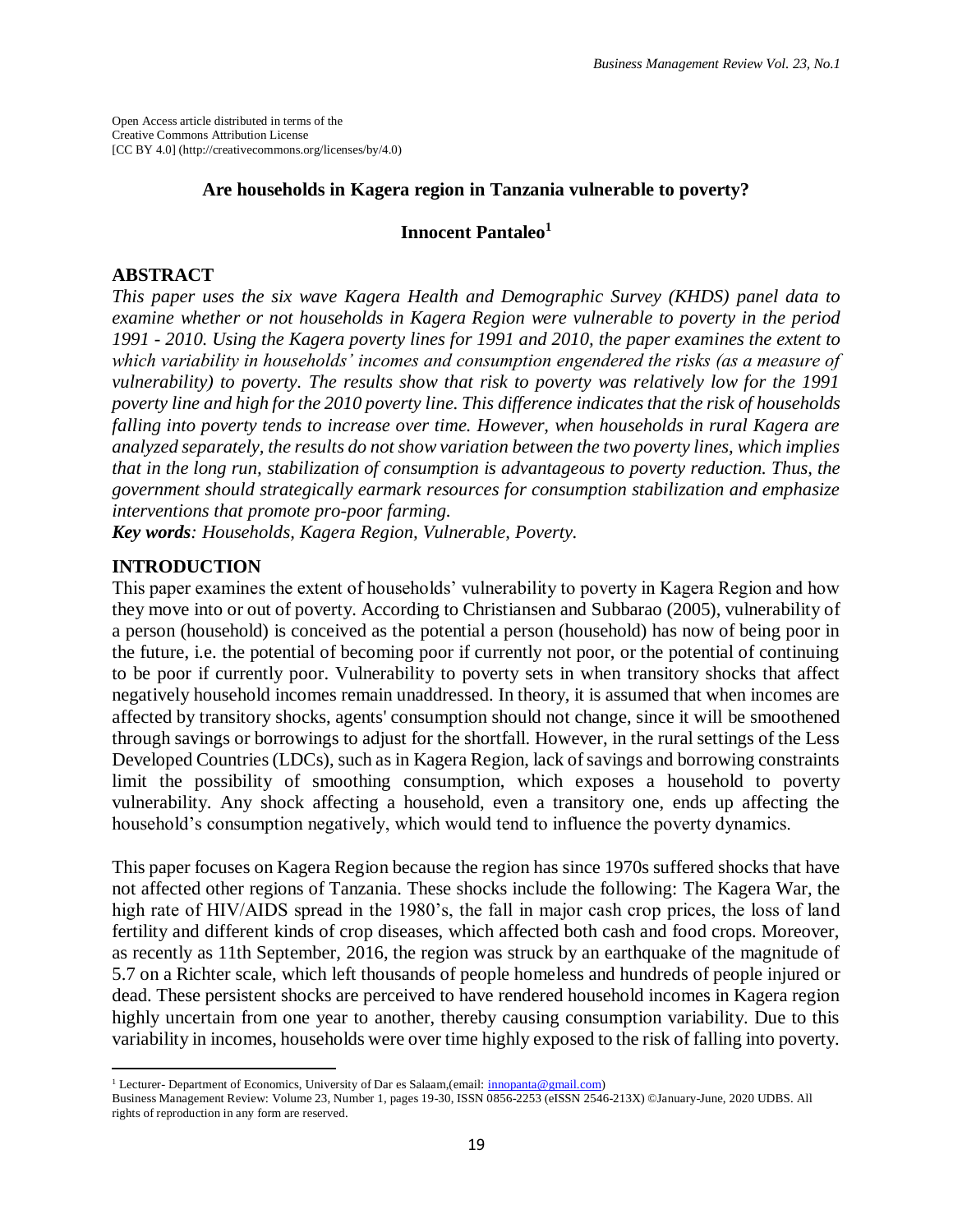The implications of these shocks to households' poverty status in Kagera region have been analysed in a number of studies. Pietrelli and Scaramozzino (2016) analyzed the influence of internal migration on vulnerability to poverty. De Weerdt (2010) analyzed the implications through triangulation of regression and life history approaches. Obara (2009) tested the consumptionsmoothing hypothesis using different shapes of utility functions that consider insurance. Some studies differed only in terms of the approaches they used (Beegle et al*.,* 2008 using panel Ordinary Least Square; whereas Dercon *et al.,* 2006 by life-history approaches; and De Weerdt and Dercon, 2006 by Instrumental Variable regression). However, to the best of my knowledge, none of the studies on Kagera region and Tanzania in general has empirically examined the risks to poverty posed by variability and instability of household's income and consumption. Thus, following Ravallion (1988), this paper examines vulnerability to poverty to bring to light implications to poverty changes of the fully stabilized income against actual consumption.

The paper is organized into the following sections; the next section discusses the risk and vulnerability correlates in the region, followed by the conceptual and methodological issues on vulnerability. The last two sections present the results and discussion and the conclusion.

# **RISK AND VULNERABILITY CORRELATES IN KAGERA REGION**

Kagera Region ranks fifth in terms of population distribution by regions in Tanzania, with the household size of 4.7 - which is a bit lower than the national average of 4.8 per household. The regional annual inter-censal rate (2002-2012) at 3.2 (ranked  $6<sup>th</sup>$  out of 30 regions), was higher than the national average rate of 2.7 (URT, 2006; URT, 2014). In 2012, the Kagera region had a population density of 97, relative to the national average of 51. This high population density, coupled with decreasing soil fertility, creates land pressure within the region. In turn, the land pressure reduces the productive capacity of households, thereby resulting in increased poverty, if the affected households do not engage in non-farm activities or in producing alternative high value crops.

Kagera Region has witnessed the positive and negative sides of migration, most of them being a result of the location of the region (Gould, 1995; Ongpin, 2008; Baez, 2008). The region is affected by migration of people from neighboring countries, especially Rwanda and Burundi. Migration of the population, both internal and cross-border, could be triggered by various factors, which includes search for new farm land, better pasture and water for livestock, conflicts in the original areas of residency and search for better life through better employment opportunities elsewhere (Mabogunje,1970; Hoddinot, 1994; de Haas, 2007; Beegle et al.*,* 2011). For Kagera Region, the witnessed migration was associated with almost all of the above factors. However, the most notable factor was the conflicts in Rwanda and Burundi, hence the search for new farmlands and better employment opportunities elsewhere (Beegle et al. 2011, Twinomukama, 2014).

The economic activities in Kagera Region include farming, fishing, and small-scale mining and service-related activities. The non-farm activities are not as vibrant as they should be as to allow for diversification out of farming. For instance, over time, industrial development in the region has been poor (URT, 2013). Moreover, the contribution of fisheries and livestock has remained low (URT, 1998; URT, 2013), with the fisheries sub-sector being dominated by small-scale fishermen who use traditional fishing gear, with only a few using outboard engines. The use of poor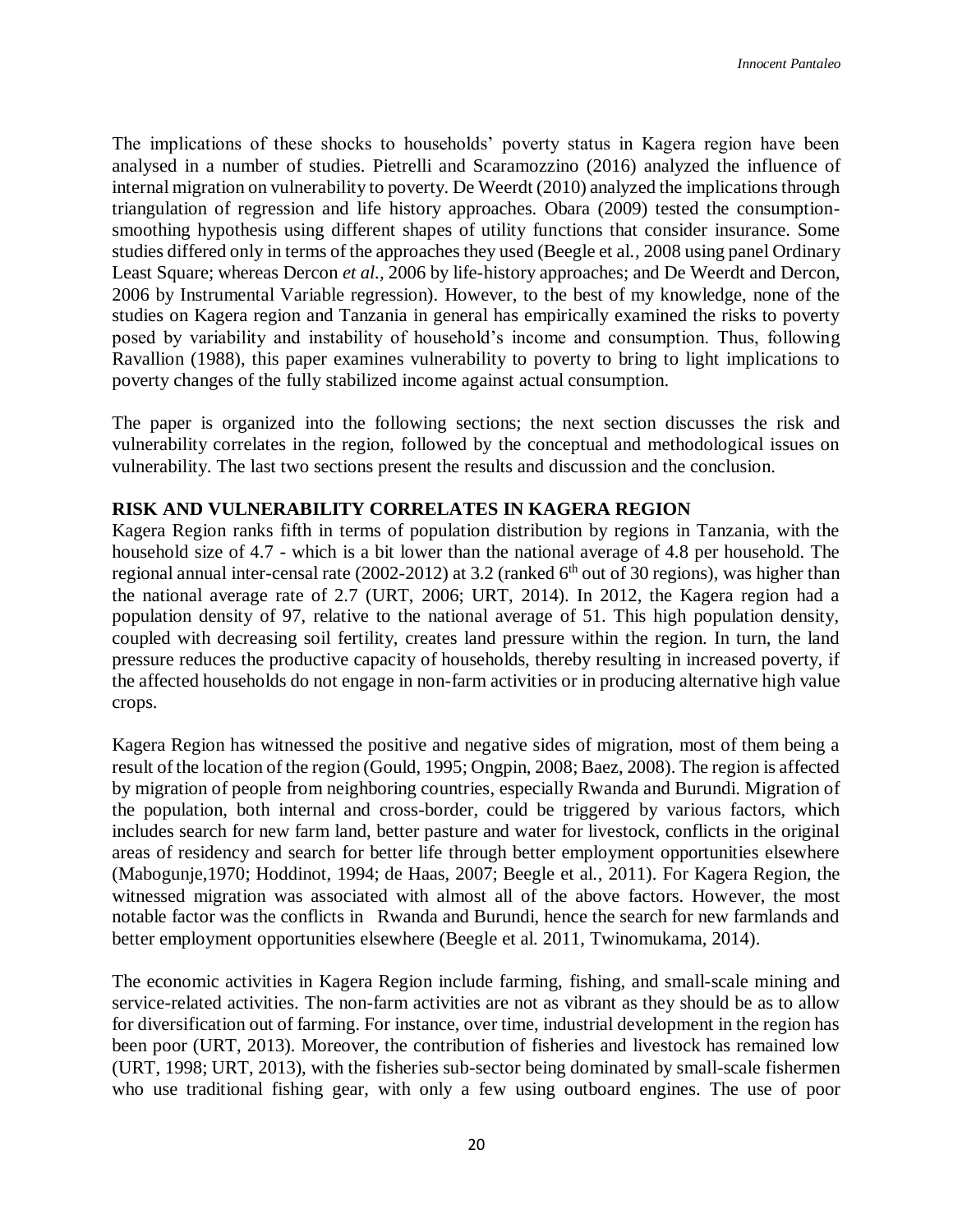technology in fishing negatively affects the level of incomes earned through fishing and the advancement of the fisheries industry. As for the minerals, the region has economic potential for such minerals as gold, cobalt, glass, tin and nickel. However, the region is yet to exploit fully the potential, and thereby reap the benefits from these minerals.

Agriculture in Kagera Region has not succeeded over the years to emancipate most of the households economically, which has spiraled the response in terms of occupational shift within the region. Thus, the proportion of the population employed in agriculture in the region has been declining over time; from 88.2 percent in 1978, it declined to 70.7 percent in 1988 and declined further still to about 70 percent in 2013 (see URT, 1998; URT, 2013). Occupational shift has been instrumental for poverty reduction initiatives, particularly in geographical areas where agricultural productivity has been falling, as is the situation in Kagera Region.

In terms of crops, the major crops are bananas, beans, coffee and tea. The region has the largest planted area for coffee and the second largest planted area for paddy and sorghum than any other region in Tanzania (URT, 2013). Crop husbandry has been poor over time, which has resulted in declining real production (URT, 2013; Katega et al., 2014). Moreover, based on the 1991/92 producer prices, prices were better between the mid-1970s and the early 1980s than in the latter years (URT, 2013). The price situation worsened in the early years after liberalization, specifically, from 1989 to 1990 (Baffes, 2003).

Low agricultural productivity is accounted mainly to subsistence farming and adverse soil conditions due to declining soil fertility, coupled with little use of both organic and inorganic fertilizers. As well, agricultural productivity has been affected by crop diseases (URT, 1998; Katega et al., 2014).

With regard to human capital, the HIV/AIDS pandemic significantly affected the well-being of many households. The first HIV/AIDS patient in Tanzania was diagnosed and reported in 1983 from Kagera Region (Tibaijuka, 1997). Kagera was the region where the HIV/AIDS epidemic had the largest damaging effects from the late 1980s up to the early 1990s. The existence of orphans, neglected homestead, neglected banana and coffee farms is common, mainly because HIV/AIDS decimated the number of economically active age group. A majority of those who were falling ill and dying of HIV/AIDS in Kagera Region were producers, reproducers, and providers of their households (Rugalema, 1998). However, during the past two decades HIV/AIDS prevalence in the region has declined tremendously (Frumence et al., 2014); decreasing from 100 percent in 1983, to 24 percent in 1987 to 4.8 in 2009. The implication of HIV/AIDS and other diseases involves understanding the pecuniary costs incurred and time used in taking care of the sick, the lost labour force due to illness and the lost income that could have funded daily expenditure and education of children (Rugalema, 1988).

Lastly, on literacy rate, although the literacy rate in Kagera Region has been rising over time, the ranking of the region in literacy has been on the declining trend. The region had a literacy rate of 52.4 (ranking 9<sup>th</sup>) in 1978, 59.5 (ranking 11<sup>th</sup>) in 1988, 66.9 (ranking 14<sup>th</sup>) in 2002 and 76.8 in 2012. Tibaijuka (1997) attributes the declining ranking in literacy trend to a number of issues. These include, deliberate (and now discredited) national policies pursued after independence to decelerate the development of the relatively well-off districts and regions to enable the backward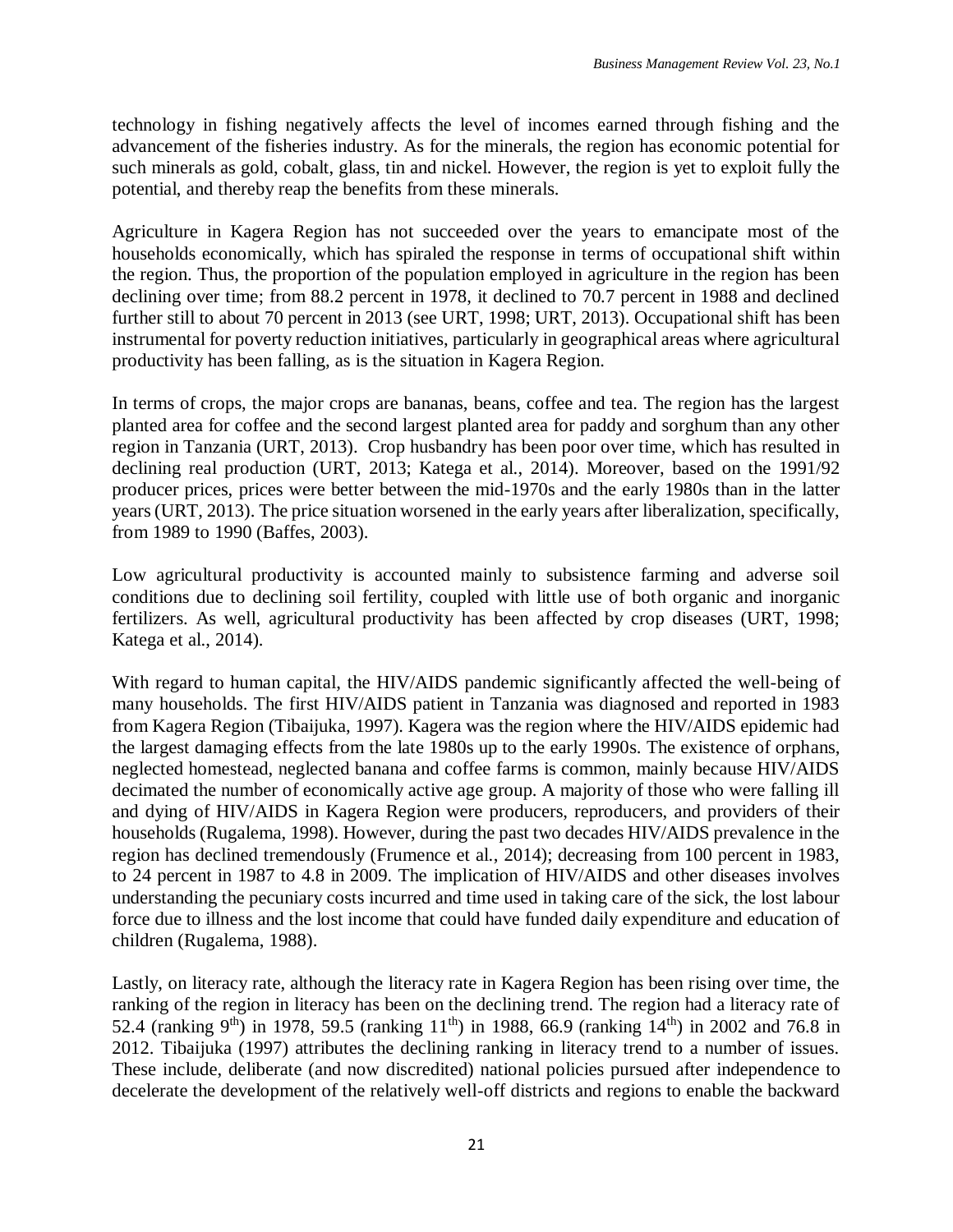ones to "catch-up", and nationalization of secondary schools in the area and a policy of reserving almost half the places in such schools for students from outside the region. These issues led to declining economic and schooling opportunities, thereby prompting young men to travel frequently between home, towns and border areas in search of wage employment or to engage in petty trade in essential commodities, which were always scarce in this border region (Tibaijuka, 1997).

# **METHODOLOGY: CONCEPTUAL ISSUES AND EMPIRICAL MODEL**

The poverty status of a household is explained by a combination of factors, of which risk is one of them (Hoogeveen et al., 2005). In the literature, risk issues are linked to poverty status and poverty dynamics through households' decisions to smooth income and survive the difficult periods in income generation processes. Vulnerability is the degree of exposure to risk, and the capacity of households or individuals to prevent, mitigate or cope with risks (Ludi and Bird, 2007). Vulnerability in rural areas is composed of (i) rural risks, i.e. any event that could make the household income or crop output fall below a minimum disaster level, including climatic factors, price fluctuations, access to markets and food, etc., and (ii) seasonal stress.

While for a long time the concern of establishing who are the poor and the underlying causes of poverty have not been relinquished (for example with regard to their low levels of income, consumption or capabilities), increased attention has been put to the possibility of experiencing a decline in these levels. This makes poverty to be seen as the probability (actual or perceived) that a household will suddenly (but perhaps also gradually) reach a position in which it is unable to cope with its status, leading to a catastrophe (Hulme et al., 2001). This lack of assurance of the state in which a household expects to be over time is what is known as vulnerability to poverty.

In the study area, poverty was perceived to be widely spread, with the incomes of households being highly uncertain from one year to another, thereby causing consumption variability. Due to this variability, households were over time exposed to the high risk of falling into poverty. This risk was attributed to lack of income-smoothing solutions. Thus, this paper sought to examine the vulnerability to poverty by examining the extent to which income/consumption variability increases or decreases the risk of being poor. Kamanou and Morduch (2002) explain vulnerability of a population to be linked to the following three elements: (i) *the pattern of possible 'shocks'*. These may be losses due, for example, to losing a job, experiencing a bad harvest, increases in needs due to illness, child birth or costly occasions, among others; (ii) *the strength of coping mechanism*. This is the degree to which provisions are not in place to fully address the shock; and (iii) *structural and behavioral ramifications of consumption declines*. That is, whether they are apt to lead to a temporary shortfall or to lead to poverty traps.

This paper examines whether there are possibilities of consumption decline among households over time and its implication to the risks of becoming poor. The paper adopts for estimation the Ravallion (1988) approach, which gives a more accurate measure of contribution of poverty to variability. To measure Poverty, Foster, Greer and Thorbeke (1984) (FGT) propose a class of decomposable poverty indices that vary with a "poverty aversion" parameter. The (FGT) poverty index, used in this study, has been the mostly widely used in the recent years, as it meets most of the desirable properties/axioms of poverty measurements. In particular, the FGT index meets the "decomposability" or "sub-group consistency" property.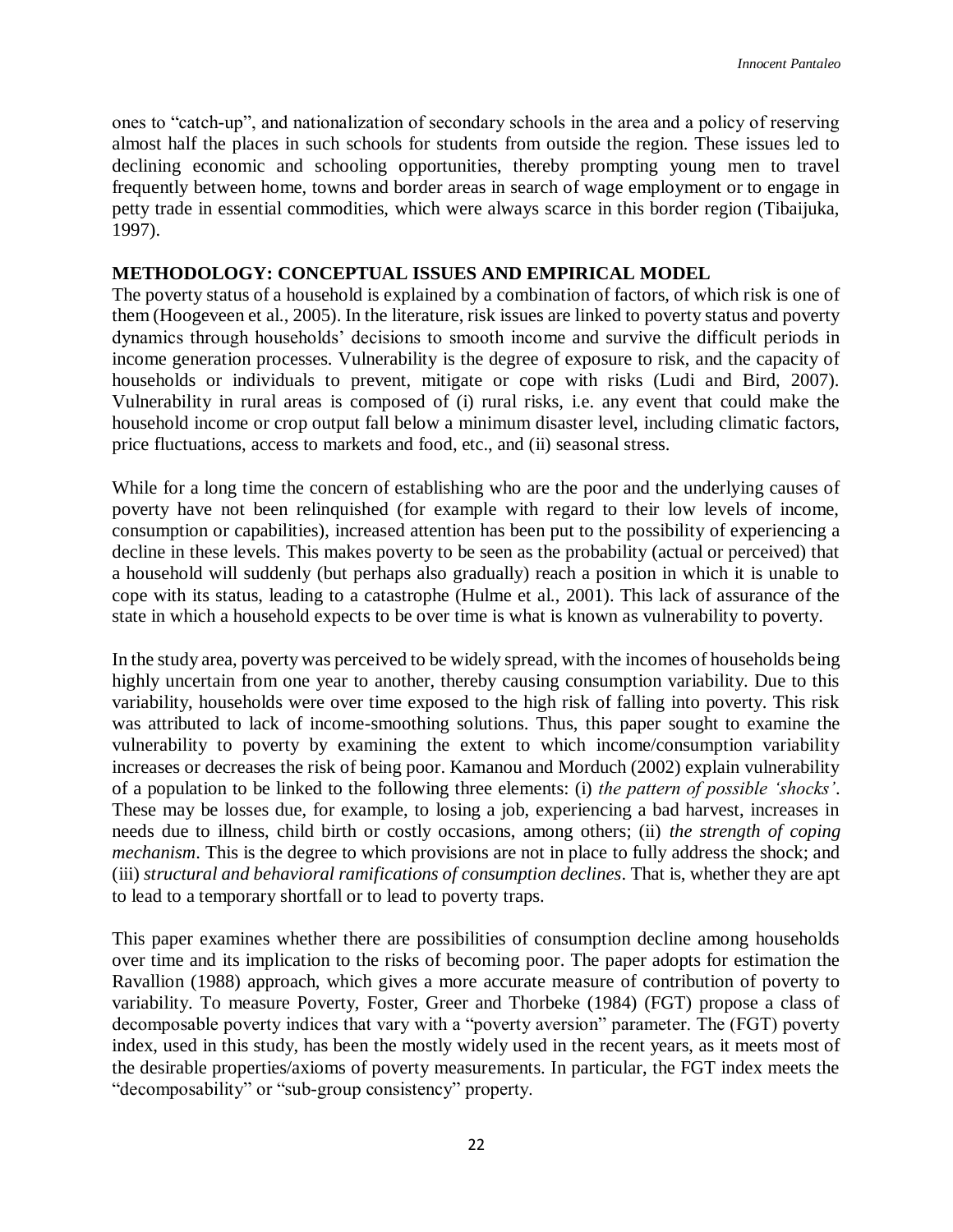This FGT index is defined as

$$
P(z, y) = \frac{1}{n} \sum_{i=1}^{q} \left(\frac{z - y_i}{z}\right)^{\alpha}
$$

where  $\alpha \ge 0$ ,  $\alpha$  is a poverty aversion parameter and shows the weight assigned to the poorest of the poor. If  $\alpha = 0$ , then  $P(z, y)$  reduces to Headcount, whereas if  $\alpha = 1$ ,  $P(z, y)$  reduces to the average income gap. A higher value of  $\alpha$  indicates increased concern for the poorest. The Headcount measures the prevalence of poverty, whereas the Income Gap measures its intensity. An index with  $\alpha = 2$ , for example, indicates poverty severity.

According to Ravallion (1988), for any value of  $\alpha$  (in FGT), the contribution of poverty to variability can be obtained by comparing mean poverty over the study period,  $\overline{P}_{\alpha}$ , to the level of poverty at stabilized income.

The mean poverty over the period under study is given as,

,

$$
(2) \ \overline{P_{\alpha}} = \frac{\sum P_{\alpha}}{T},
$$

and the level of poverty at stabilized income is given as,

(3) 
$$
P_{\alpha}^{*} = \frac{\sum_{i=1}^{m^{*}} \left(\frac{z - \overline{y}_{i}}{z}\right)^{\alpha}}{n}
$$

where  $\bar{y}_i$  is the average income/consumption over time of the *i*<sup>th</sup> household,  $m^*$  is the household for whom that income is below the poverty line. Thus  $\overline{P}_\alpha - P_\alpha^*$  is an increase in expected poverty attributable to variability in *<sup>y</sup>* .

A convenient money metric of the cost of variability due to poverty is obtained by calculating the number  $\tau$  such that:

$$
(4) \quad \overline{P_{\alpha}} = \frac{\sum_{i=1}^{m^*} \left( \frac{z - \overline{y_i} - \tau}{z} \right)^{\alpha}}{n},
$$

where  $\tau$  is the amount by which the mean income of all poor households (i.e. all *i* with  $\bar{y}_i < z$ ) would have to be reduced to achieve the actual mean level of poverty over the study period. Hence, the difference between  $\overline{P}_\alpha$  and  $P^*_{\alpha}$  indicates the extent to which income variability increases or decreases the risk of being poor.

Vulnerability refers not to the status of a household with respect to a given poverty line, but rather to the risk or probability that a household could be poor in some future period (McCulloch and Calandrino, 2003). This definition provides what would result from estimating Equation 4.

The above measure of vulnerability has the following advantages: (i) It is based on long-term average welfare rather than from a single period; (ii) It takes into account the ability of households at all consumption levels to smooth their consumption over time. Thus, if a household is above the poverty line and can smoothen consumption across time very well. It is correctly deemed to be less vulnerable to poverty than a non-poor household with highly vulnerable consumption.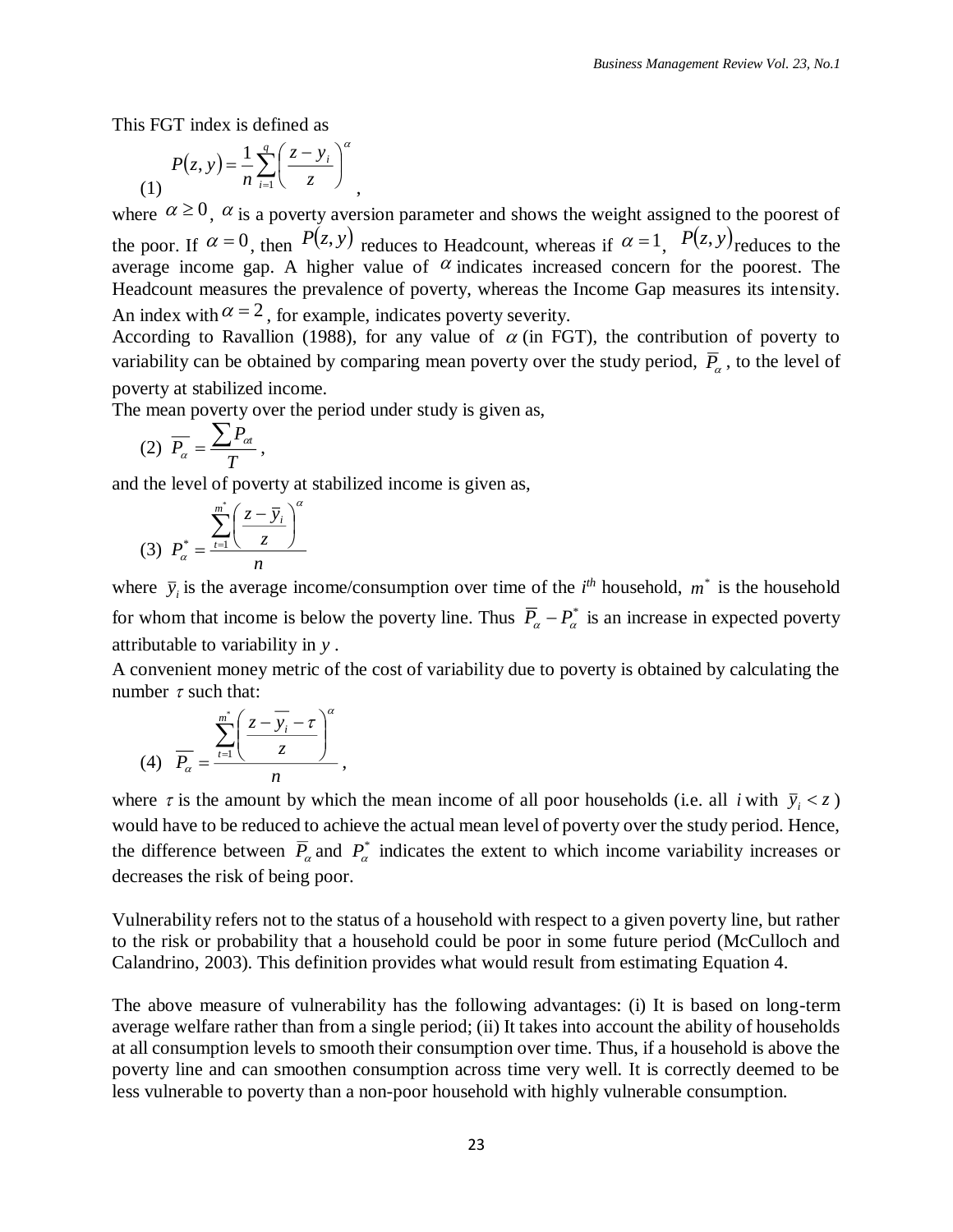### *Data*

This paper has used the Kagera Health and Development Survey (KHDS) panel dataset. The dataset is rich, with some data related to long-run consumption and wealth of households in Kagera Region, whereby a follow-up was made of those who migrated from the region. According to World Bank (2004), the KHDS 91-94 household sample was drawn in two stages, with stratification based on geography in the first stage and mortality risk in both stages. The 550 primary sampling units (PSUs)<sup>i</sup> in Kagera Region were classified in the first stage according to eight strata, defined over four agronomic zones and, within each zone, the level of adult mortality (high and low). Enumeration areas of households from the PSUs in each stratum were drawn using a random probability of selection, proportional to the size of the PSU. The ward was assigned in the "high" mortality category if its adult mortality rate was at the 90th percentile or higher of the ward adult mortality rates within a given agronomic zone, an approach that led into the selection of 51 communities as PSUs (also referred to as clusters).

The second stage (within enumeration areas) used a stratified random sample, in which, households expected to experience an adult death due to either living in communities suffering from an HIV epidemic, or having a history of prior adult death or illness in a household were oversampled. After the two stages, a total of 816 households in 51 enumeration areas were drawn. People who were household members in any wave of the KHDS 91-94 were re-interviewed for the KHDS 2004 and KHDS 2010 surveys. The household questionnaire was administered to the households in which these previous household members (PHHMs) lived. The information for the household member who was alive during the last interview in 1991-1994, but found deceased by the time of the fieldwork in 2004 and 2010 was collected in the mortality Questionnaire. The longevity of the KHDS panel makes it difficult to define a household, yet attempts were made to consider re-contact rates in terms of households. Excluding households in which all previous members are deceased (17 households and 27 respondents), the KHDS 2004 re-contacted 93 percent of the baseline households, whereas the KHDS 2010 re-contacted 92 percent of the households. The details of the data set are provided in World Bank (2004) and De Weerdt et al., (2010).

### **RESULTS AND DISCUSSION**

The paper has examined vulnerability following Ravallion's (1988) approach. This approach filters out poverty due to current consumption and poverty due to stabilized income or consumption. The results constitute three sets of estimates: (i) mean poverty ;( ii) Poverty when consumption is stabilized at its mean; and (iii) Increase or decrease in expected poverty attributable to variability in consumption and percentage increase in poverty.

The results are presented in Tables 1 and 2, based on the absolute poverty line for 1991 (wave 1) and the poverty line for 2010 (wave 6). Whereas the results in Table 1 are based on all of Kagera Region households in the dataset, those in Table 2 are based on Kagera Region rural households. As shown in both tables, the estimates are for the Headcount and Poverty Gap Ratio.

Based on the 1991 poverty line for all Kagera Region households (Table 1) and Kagera rural households (Table 2), the results show that both the headcount and poverty gap ratio declined and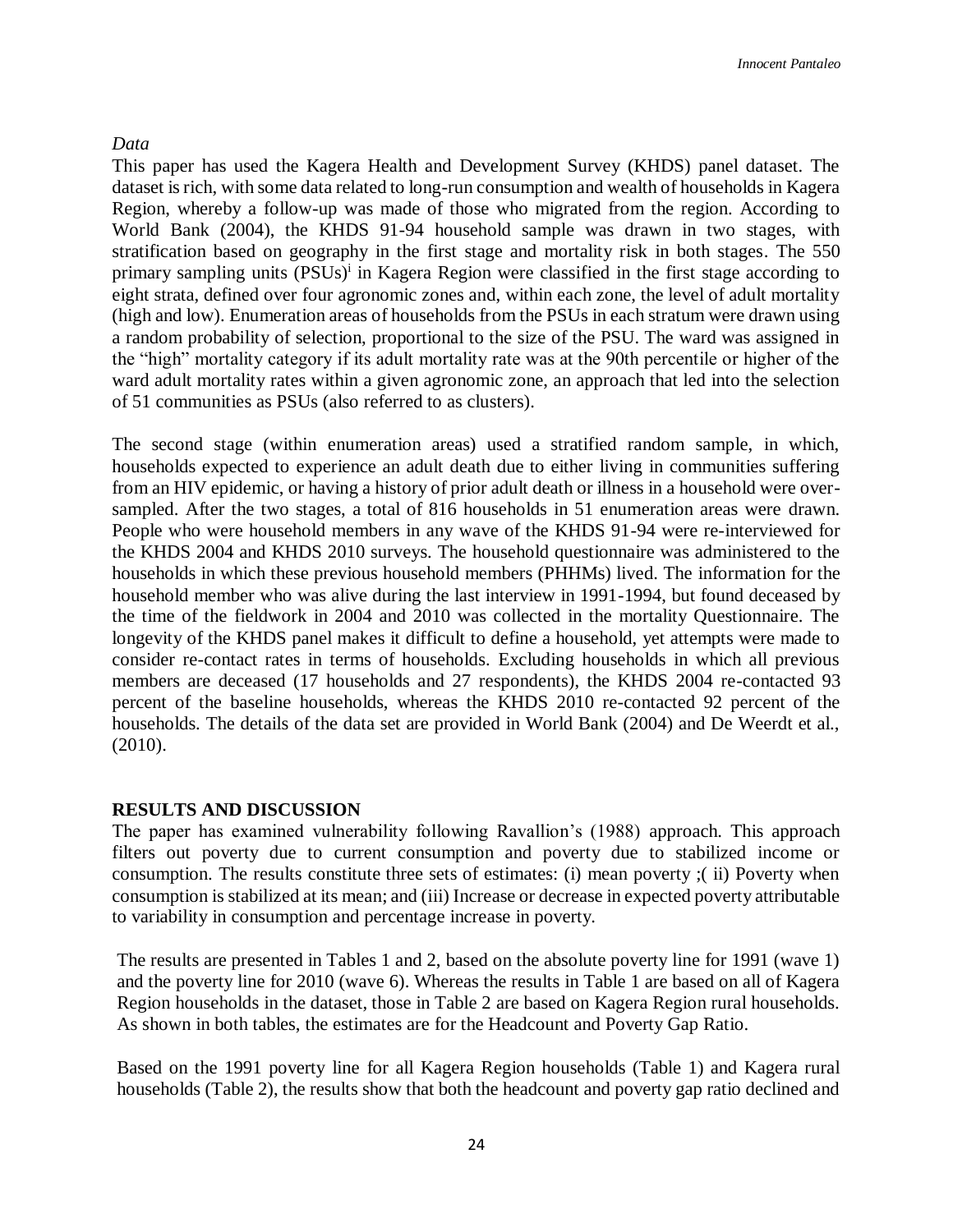are very low in magnitude. These results indicate that risk may not have increased the mean number of poor households. The decline was 99 percent of the mean poverty index. The results imply that stabilization of consumption is advantageous to poverty reduction initiatives.

|                                                                                                                                | <b>Poverty Measure</b> |                                       |         |
|--------------------------------------------------------------------------------------------------------------------------------|------------------------|---------------------------------------|---------|
| <b>Welfare Indicator</b>                                                                                                       | Headcount              | <b>Poverty</b><br>Gap<br><b>Ratio</b> |         |
| Consumption                                                                                                                    |                        |                                       |         |
| (i) Mean Poverty $P_{\alpha}$                                                                                                  | 45.24                  | 18.57                                 |         |
| At fully stabilized consumption $P_{\alpha 1991\nu line}^*$                                                                    | 0.031                  | 0.006                                 |         |
| (ii) $\uparrow$ in expected poverty attributable to variability<br>in $y$                                                      | 45.22                  | 18.57                                 | YR 1991 |
| (iii) % increase in poverty (( $P_{\alpha 1991nline}^*$ - $\overline{P}_{\alpha}$ )/ $\overline{P}_{\alpha}$<br>$)*100$        | 99                     | 99                                    |         |
|                                                                                                                                |                        |                                       |         |
| At fully stabilized consumption $P_{\alpha 2010 \text{pline}}^*$                                                               | 86.52                  | 39.33                                 |         |
| (ii) $\uparrow$ in expected poverty attributable to<br>variability in y                                                        | $-41.28$               | $-20.76$                              | YR 2010 |
| (iii) % increase in poverty (( $P_{\alpha 2010 \text{plane}}^*$ - $\overline{P}_{\alpha}$ )/ $\overline{P}_{\alpha}$<br>$*100$ | 91                     | 112                                   |         |
|                                                                                                                                |                        |                                       |         |

**Table 1: Estimated Effects on Poverty of Consumption Variability for all Kagera Region Households**

**Source:** Authors' computations

Note:  $\uparrow$  means increase

When basing on the poverty line for 2010, the estimated results differ from those based on 1991 poverty line. The expected poverty attributable to variability in consumption is found to have increased. Ward (2016) found similar results for rural China in which vulnerability was increasing due to income variability. For all Kagera Region households (Table 1) and Kagera rural households (Table 2), the increase is 91 percent and 87 percent, respectively, for headcount; and it is 112 percent and 110 percent, respectively, for the poverty gap ratio index. Thus, when urban households are not filtered out in the estimation processes, they tend to make pronounced the expected poverty due to variability in consumption. Moreover, consumption stabilization is found to have increased the incidence of poverty over time, which indicates that the risks of households falling into poverty tend to increase over time. Hence, households that are only occasionally poor prior to stabilization may become persistently poor as a result of stabilization.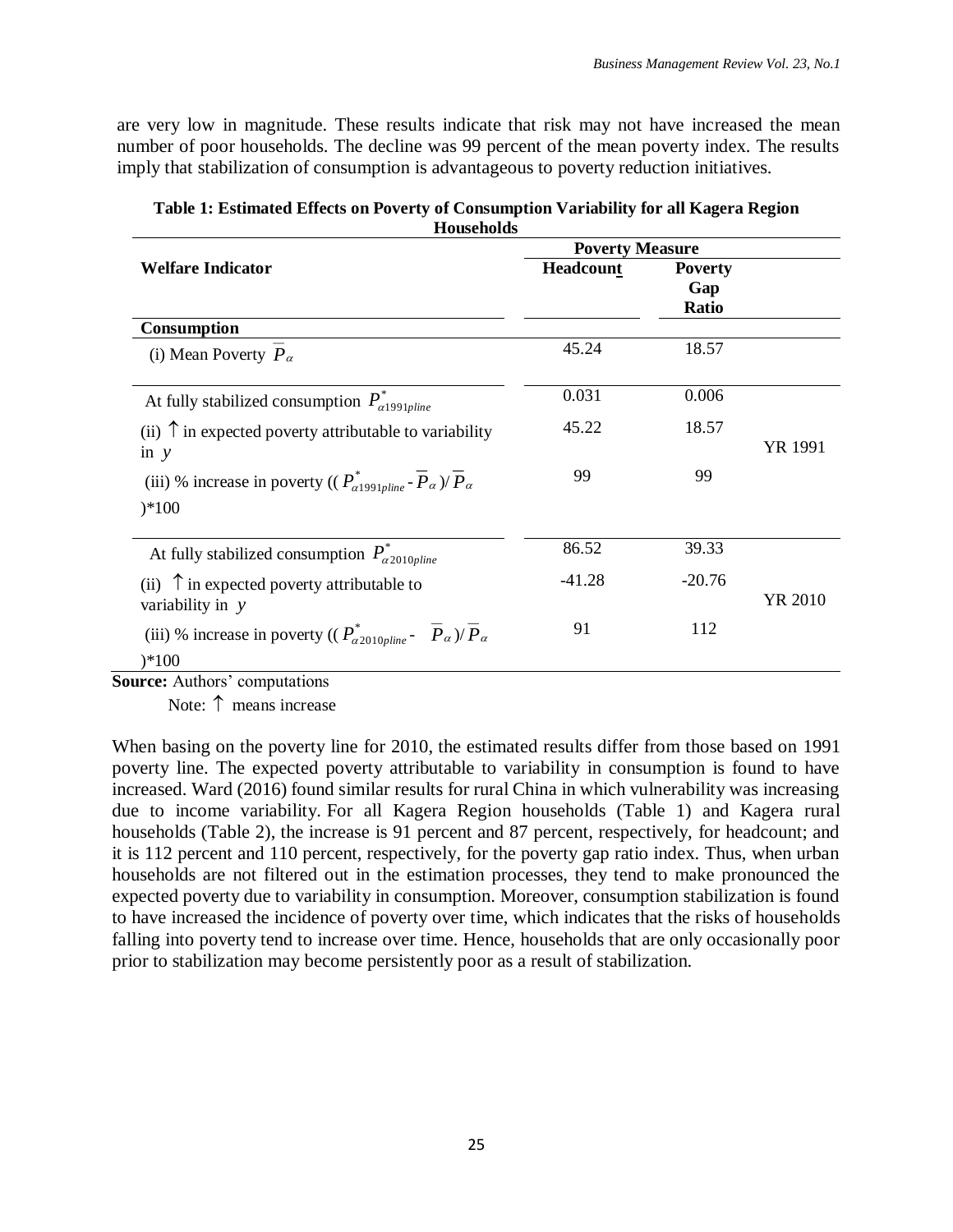|                                      |                                                                             | <b>Poverty Measure</b> |                                    |         |
|--------------------------------------|-----------------------------------------------------------------------------|------------------------|------------------------------------|---------|
| <b>Welfare Indicator</b>             |                                                                             | <b>Headcount</b>       | <b>Poverty</b><br><b>Gap Ratio</b> |         |
| Consumption                          |                                                                             |                        |                                    |         |
| (i)                                  | Mean Poverty $P_{\alpha}$                                                   | 47.91                  | 20.27                              |         |
|                                      | At fully stabilized consumption $P_{\alpha 1991\nu line}^*$                 | 0.038                  | 0.007                              |         |
| (ii)                                 | $\uparrow$ in expected poverty attributable to<br>variability in $y$        | 47.87                  | 20.26                              | YR 1991 |
| (iii)                                | % increase in poverty (( $P_{\alpha 1991nline}^*$ - $\overline{P}_{\alpha}$ | 99                     | 99                                 |         |
| $P_{\alpha}$ $*100$                  |                                                                             |                        |                                    |         |
|                                      | At fully stabilized consumption $P_{\alpha 2010 \text{pline}}^*$            | 89.51                  | 42.66                              |         |
| variability in y                     | (ii) $\uparrow$ in expected poverty attributable to                         | $-41.60$               | $-22.39$                           | YR 2010 |
| (iii)                                | % increase in poverty (( $P_{\alpha 2010nline}^*$ - $\overline{P}_{\alpha}$ | 87                     | 110                                |         |
| $P_{\alpha}$ $*100$                  |                                                                             |                        |                                    |         |
| <b>ource:</b> Authors' computations. |                                                                             |                        |                                    |         |

**Table 2: Estimated Effects on Poverty of Consumption Variability for Kagera Region Rural Households**

**Source:** Authors' computations*;* 

**Note:** means increase

In general, the findings imply that long-run factors may be more important in explaining current poverty. The intuition for the results based on the 2010 poverty line is explained in several earlier studies. Mkenda et al., (2004) pointed out that Kagera Region is among the regions with slow growth, faring poorly in regional poverty ranking. Da Corta and Price (2009) and Higgins (2013) show that poverty in Tanzania is still very high. Looking at various government reports, they point to a decline in production in the region, with the prices of most of the major crops in the region having declined, particularly after liberalization, which made income stabilization difficult. According to URT (2013) and BoT (2000) the position of Kagera Region in terms of per capita income compared to other regions has continued to plummet because over time the economic conditions in Kagera Region have continued to worsen more than in many of the other regions. For instance, the region ranked 12th in 1994 out the 21 regions in Tanzania, falling to 18th in 2005 and to 19th in 2009 out of 21 regions. It fell in the category of four poorly performing regions, which include also Dodoma, Kigoma and Singida. These regions, however, are not well endowed with natural resources as Kagera Region is.

## **CONCLUSION**

The paper has examined the risks (as a measure of vulnerability) to poverty posed by variability and instability of household's income and consumption. The paper uses a six wave Kagera Health and Demographic Survey panel data collected between 1991 and 2010. Using 1991 and 2010 poverty lines and adopting Ravallion (1988) approach, risks and vulnerability were examined by comparing stabilized consumption with mean consumption. The results are dependent on the invoked poverty line. For all Kagera households in the sample and for rural Kagera households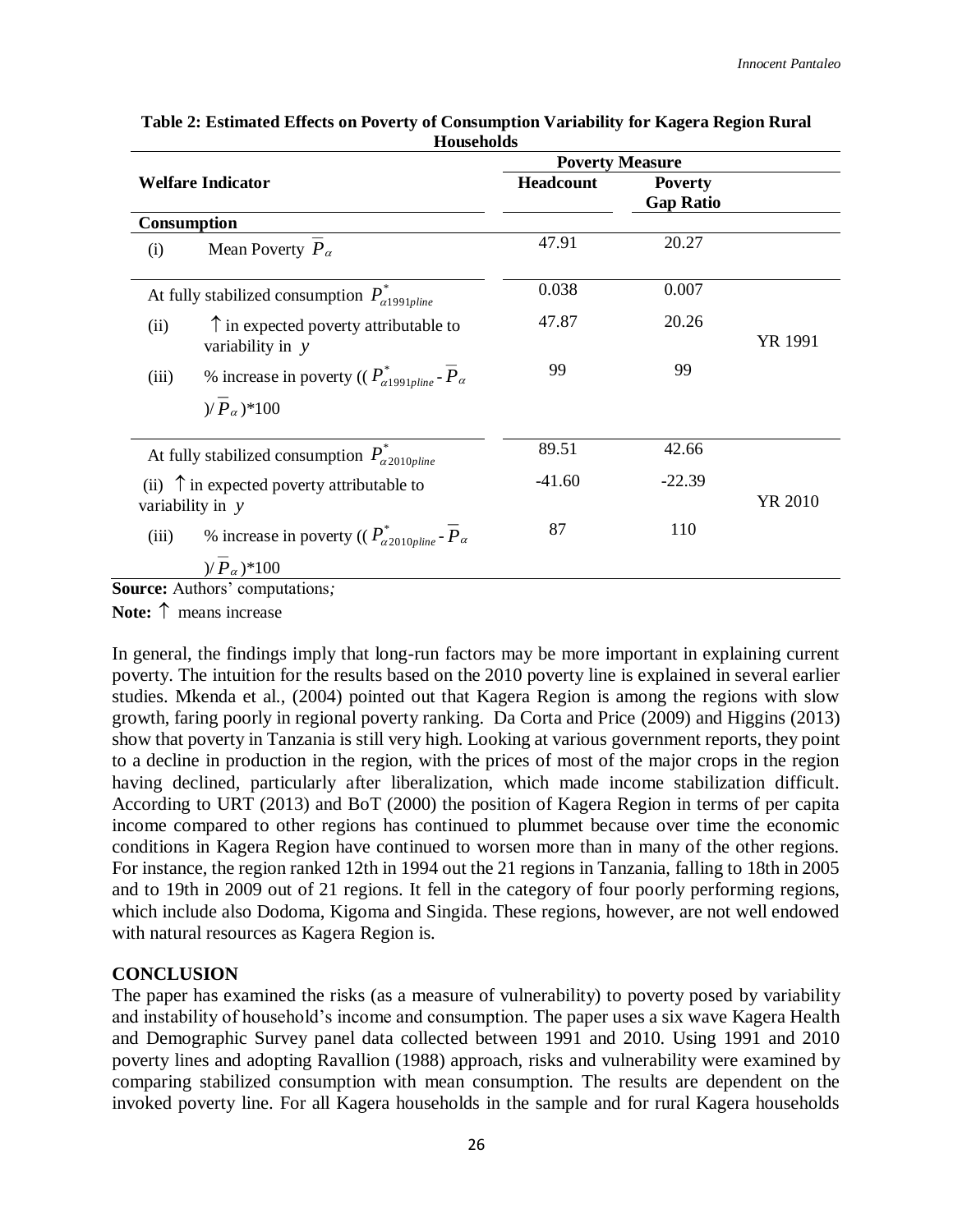separately, the risk to poverty posed by variability and instability of household's income and consumption varies; it increases when the 2010 poverty line is considered and declines for the 1991 poverty line. Moreover, vulnerability analysis shows that any existing and current income stabilization strategies lead to increased incidence of poverty. The results are intuitive, based on some previous studies, including Mkenda *et al.* (2004), Da Corta and Price (2009) and Higgins (2013). Thus, consumption stabilization strategies are not likely to be a panacea, since they could turn previous occasionally poor households to being chronically poor. In terms of policy, the findings imply that the earmarking government resources for consumption stabilization should be carefully considered or else emphasize interventions that promote pro-poor farming. More work on the role of consumption stabilization strategies is proposed.

## **REFERENCES**

- Baez, J.E. (2008). Civil Wars beyond their Borders: The Human Capital and Health Consequences of Hosting Refugees. *IZA Discussion Paper Series*, No. 3468.
- Baffes, J. (2003). Tanzania's Coffee Sector: Constraints and Challenges in a Global Environment. *The Africa Region Working Paper Series*, No. 56, World Bank.
- Beegle, K., De Weerdt, J., & Dercon, S. (2011). Migration and Economic Mobility in Tanzania: Evidence from a Tracking Survey. *Review of Economics and Statistics*, *93(3)*, 1010- 1033.
- Beegle, K., De Weerdt, J., & Dercon, S. (2008). Adult Mortality and Consumption Growth in the Age of HIV/AIDS. *Economic Development and Cultural Change*, 56(2), 299-326.
- BOT. (2000). Economic and Operation Report for the year ended 30<sup>th</sup> June, 2000. Dar es Salaam.
- Christiaensen, L. J., & Subbarao, K. (2005). Towards an Understanding of Household Vulnerability in Rural Kenya. *Journal of African Economies, 14*(4), 520-558.
- Da Corta, L. & Price, L. (2009). Poverty and growth in remote villages in Tanzania (2004-2008): Insights from Village Voices film research. *CPRC Working Paper,* 153, Manchester.
- De Haas, H. (2007). "Migration and Development: A Theoretical Perspective" *Center on Migration, Citizenship and Development (COMCAD) Working Papers*, No. 29.
- De Weerdt, J. (2010). Moving Out of Poverty in Tanzania: Evidence from Kagera. *Journal of Development Economics,* 46(2), 331-349.
- De Weerdt, J., Beegle, K., Lilleør, H. B., Dercon, S., Hirvonen, K., Kirchberger. M., & Krutikov. S. (2010). Kagera Health and Development Survey 2010: Basic Information Document. *Rockwool Foundation Working Paper Series*
- De Weerdt, J., & Dercon, S. (2006). Risk-sharing networks and insurance against illness. *Journal of Development Economics*, 81, 337–356.
- Dercon, S., De Weerdt, J., T. Bold & Pankhurst, A (2006). Group-based Funeral Insurance in Ethiopia and Tanzania, *World Development*, 34(4), 685–703.
- Foster, J., Greer, J., & Thorbecke, E. (1984). A Class of Decomposable Poverty Measures. *Econometrica*, 52(3), 761-766.
- Frumence, G., Emmelin, M., Eriksson, M., Kwesigabo, G., Kilewo, J., Moyo, S., & Nystrom, L. (2014). Access to Social Capital and Risk of HIV Infection in Bukoba Urban District, Kagera Region, Tanzania. *Archive of Public Health*, 72(38), 1-11.
- Gould, W. (1995). Migration and recent Economic and Environmental Change. In J. Baker & T.A. Aina (Ed.), *The Migration Experience in Africa* (122-145), GOTAB.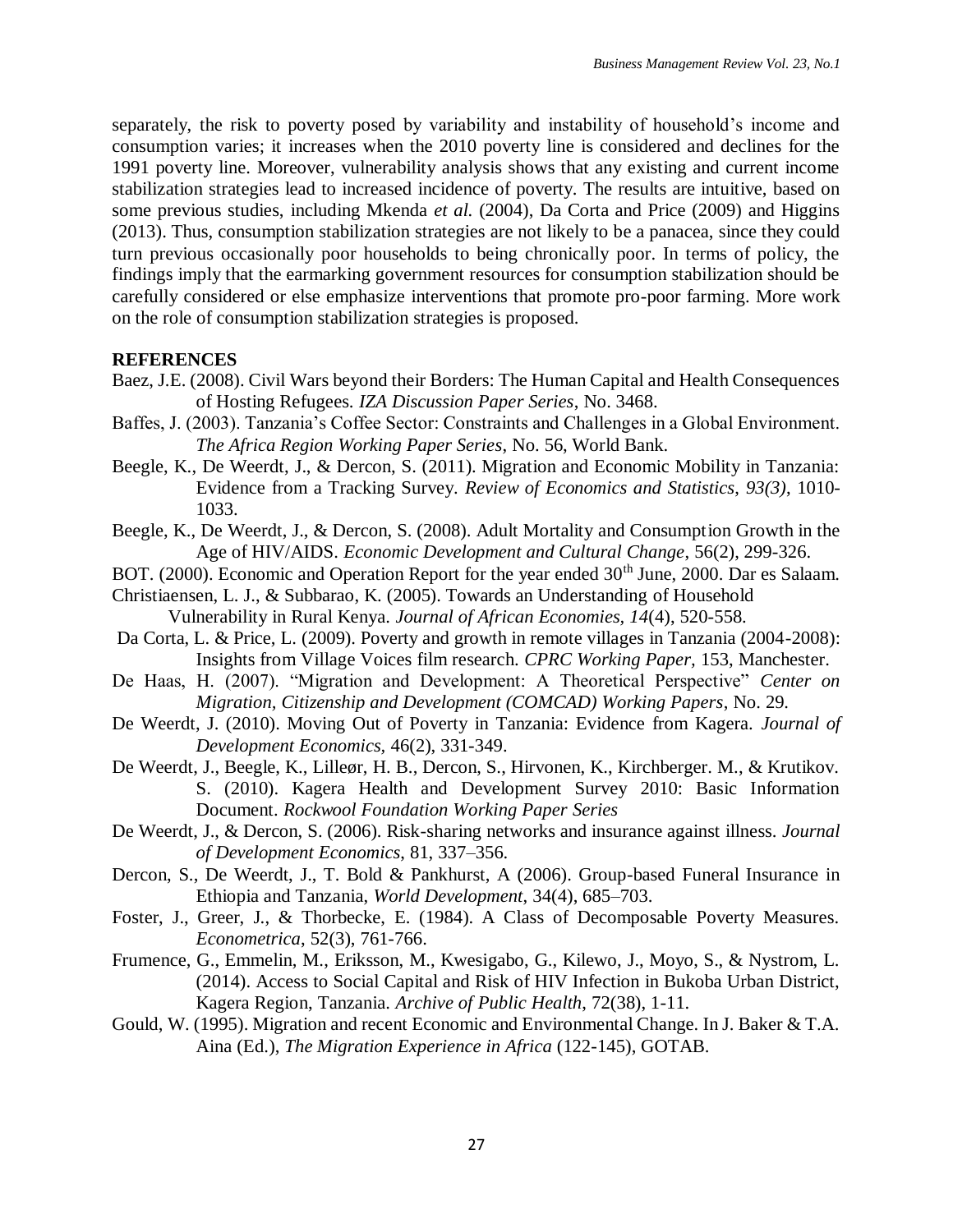- Higgins, K., (2013). Escaping poverty in Tanzania: What can we learn from cases of success? In F. Kessy, O. Mashindano, A. Shepherd and L. Scott, *Translating Growth into Poverty Reduction beyond Numbers* (85-106). Dar es Salaam: Mkuki na Nyota Publishers.
- Hoddinot, J. (1994). A Model of Migration and Remittances Applied to Western Kenya. *Oxford Economic Papers, New Series*, 46(3), 459-476.
- Hoogeveen, J., Tesliuc, E., Vakis, R., & Dercon, S. (2005). A Guide to the Analysis of Risk, Vulnerability and Vulnerable Groups, World Bank, Washington D.C.
- Hulme, D., Moore, K., & Shepherd, A. (2001). *Chronic poverty: meanings and analytical frameworks*. CPRC Working Paper 2.
- Katega, I., Hyandye, C., & Miyanga, M. (2014). Contributing Factors to Decline of Coffee Production in Muleba District: A Case of Makarwe Village in Buleza Ward. *Journal of Research in Chemistry and Environment*, 4 (3), 85-89.
- Ludi, E., & Bird, K. (2007). Risk and Vulnerability, *Brief No. 3*, Swiss Agency for Development and Cooperation, September
- Mabogunje, A. L. (1970). Systems Approach to a Theory of Rural-Urban Migration. *Geographical Analysis,* 2(1), 1-18.
- McCulloch, N., & Calandrino, M. (2003). Vulnerability and Chronic Poverty in Rural Sichuan. *World Development*, 31(3), 611–628.
- Mkenda, A., Luvanda, E., Rutasitara, L., & Naho, A. (2004). *Poverty in Tanzania: Comparison across Administrative Regions*. Dar es Salaam: REPOA.
- Obara, S., (2009). *Household Consumption Smoothing in Tanzania's Kagera Region*. World Bank Working Paper Number 1507.
- Ongpin, P., (2008). Refugees in Tanzania-Asset or Burden? *Journal of Development and Social Transformation*, 5, 13-23.
- Pietrelli, Z., & Scaramozzino, P. (2016). Internal Migration and Vulnerability to Poverty in Tanzania. (Unpublished Work), September
- Ravallion, M. (1988). Source Expected Poverty under Risk-Induced Welfare Variability. *The Economic Journal*, 98(393), 1171-1182
- Rugalema, G. H. R. (1998). HIV/AIDS, Adult Mortality and Household Composition in Rural Tanzania. *East Africa Geographical Review*, 20(2), 25-38.
- Tibaijuka, A. (1997). AIDS and Economic Welfare in Peasant Agriculture: Case Studies from Kagabiro Village, Kagera Region, Tanzania. *World Development,* 25(6), 963-975.
- Twinomukama, N. (2014). The Causes and Consequences of Rural-Urban migration in Tanzania: The Case Study of Kamachumu Ward, Kagera Region. Bachelor of Arts Degree with Education Research Project: St. Augustine University of Tanzania.
- URT, (2014). *Basic Demographic and Socio-Economic Profile: Key Findings, 2012 Population and Housing Census*, Dar es Salaam.
- URT, (2013). Kagera Regional Investment Profile, President's Office-Regional Administration and Local Government, Dar es Salaam.
- URT, (2006). "Kagera: Regional and District Projections" Vol XII, National Bureau of Statistics, Ministry of Planning and Economic Empowerment.
- URT, (1998). "Kagera Region Socioeconomic Profile" The Planning Commission and Kagera Regional Commissioners' Office.
- World Bank, (2004). User's Guide to the Kagera Health and Development Survey Dataset, Development Research Group, December.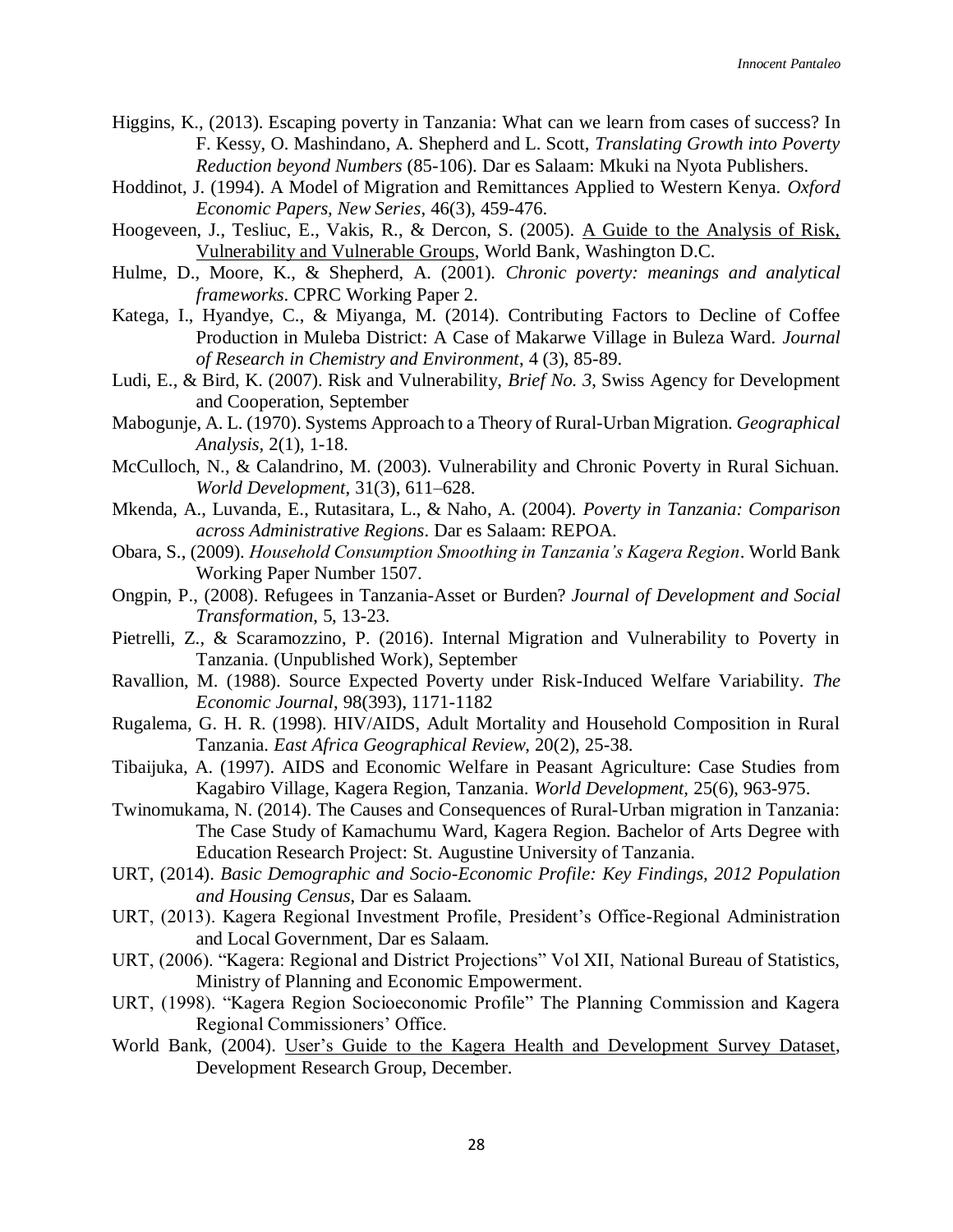- Baffes, J. (2003). Tanzania's Coffee Sector: Constraints and Challenges in a Global Environment. *The Africa Region Working Paper Series*, No. 56, World Bank.
- Beegle, K, De Weerdt, J. & Dercon, S. (2011). Migration and Economic Mobility in Tanzania: Evidence from a Tracking Survey. *Review of Economics and Statistics*, 93(3), 1010- 1033.
- Beegle, K., De Weerdt, J. & Dercon, S. (2008). Adult Mortality and Consumption Growth in the Age of HIV/AIDS. *Economic Development and Cultural Change*, 56(2), 299-326.
- Bank of Tanzania (BOT). (2000). Economic and Operation Report for the year ending 30<sup>th</sup> June, 2000. Dar es Salaam.
- Da Corta, L. & Price, L. (2009). Poverty and growth in remote villages in Tanzania (2004-2008): Insights from Village Voices film research. *CPRC Working Paper,* 153, Manchester.
- De Haas, H. (2007). "Migration and Development: A Theoretical Perspective" *Center on Migration, Citizenship and Development (COMCAD) Working Papers*, No. 29.
- De Weerdt, J. (2010). Moving Out of Poverty in Tanzania: Evidence from Kagera. *Journal of Development Economics,* 46(2), 331-349.
- De Weerdt, J., Beegle, K., H. B. Lilleør, S. Dercon, K. Hirvonen, M. Kirchberger & Krutikov, S. (2010). Kagera Health and Development Survey 2010: Basic Information Document. *Rockwool Foundation Working Paper Series, Study Paper No. XX*.
- De Weerdt, J. & S. Dercon. (2006). Risk-sharing networks and insurance against illness. *Journal of Development Economics*, 81, 337–356.
- Dercon, S., De Weerdt, J., T. Bold & A. Pankhurst (2006). Group-based Funeral Insurance in Ethiopia and Tanzania, *World Development*, 34(4), 685–703.
- Foster, J., Greer, J. & E. Thorbecke. (1984). A Class of Decomposable Poverty Measures. *Econometrica*, 52(3), 761-766.
- Frumence, G., Emmelin, M., M. Eriksson, G. Kwesigabo, J. Kilewo, S. Moyo & Nystrom, L. (2014). Access to Social Capital and Risk of HIV Infection in Bukoba Urban District, Kagera Region, Tanzania. *Archive of Public Health*, 72(38), 1-11.
- Gould, W. (1995). Migration and recent Economic and Environmental Change. In J. Baker & T.A. Aina (Ed.), *The Migration Experience in Africa* (122-145), GOTAB.
- Higgins, K., (2013). Escaping poverty in Tanzania: What can we learn from cases of success? In F. Kessy, O. Mashindano, A. Shepherd and L. Scott, *Translating Growth into Poverty Reduction beyond Numbers* (85-106). Dar es Salaam: Mkuki na Nyota Publishers.
- Hoddinot, J., (1994). A Model of Migration and Remittances Applied to Western Kenya. *Oxford Economic Papers, New Series*, 46(3), 459-476.
- Hoogeveen, J., Tesliuc, E., R. Vakis & Dercon, S. (2005). A Guide to the Analysis of Risk, Vulnerability and Vulnerable Groups, World Bank, Washington D.C.
- Hulme, D., Moore, K. & Shepherd, A. (2001). Chronic poverty: meanings and analytical frameworks. CPRC Working Paper 2.
- Kamanou, G., & Morduch, J. (2002). Measuring Vulnerability to Poverty. *WIDER Discussion Papers // World Institute for Development Economics (UNUWIDER),* No. 2002/58.
- Katega, I., Hyandye, C. & Miyanga, M. (2014). Contributing Factors to Decline of Coffee Production in Muleba District: A Case of Makarwe Village in Buleza Ward. *Journal of Research in Chemistry and Environment*, 4 (3), 85-89.
- Ludi, E & Bird, K. (2007). Risk and Vulnerability, *Brief No. 3*, Swiss Agency for Development and Cooperation